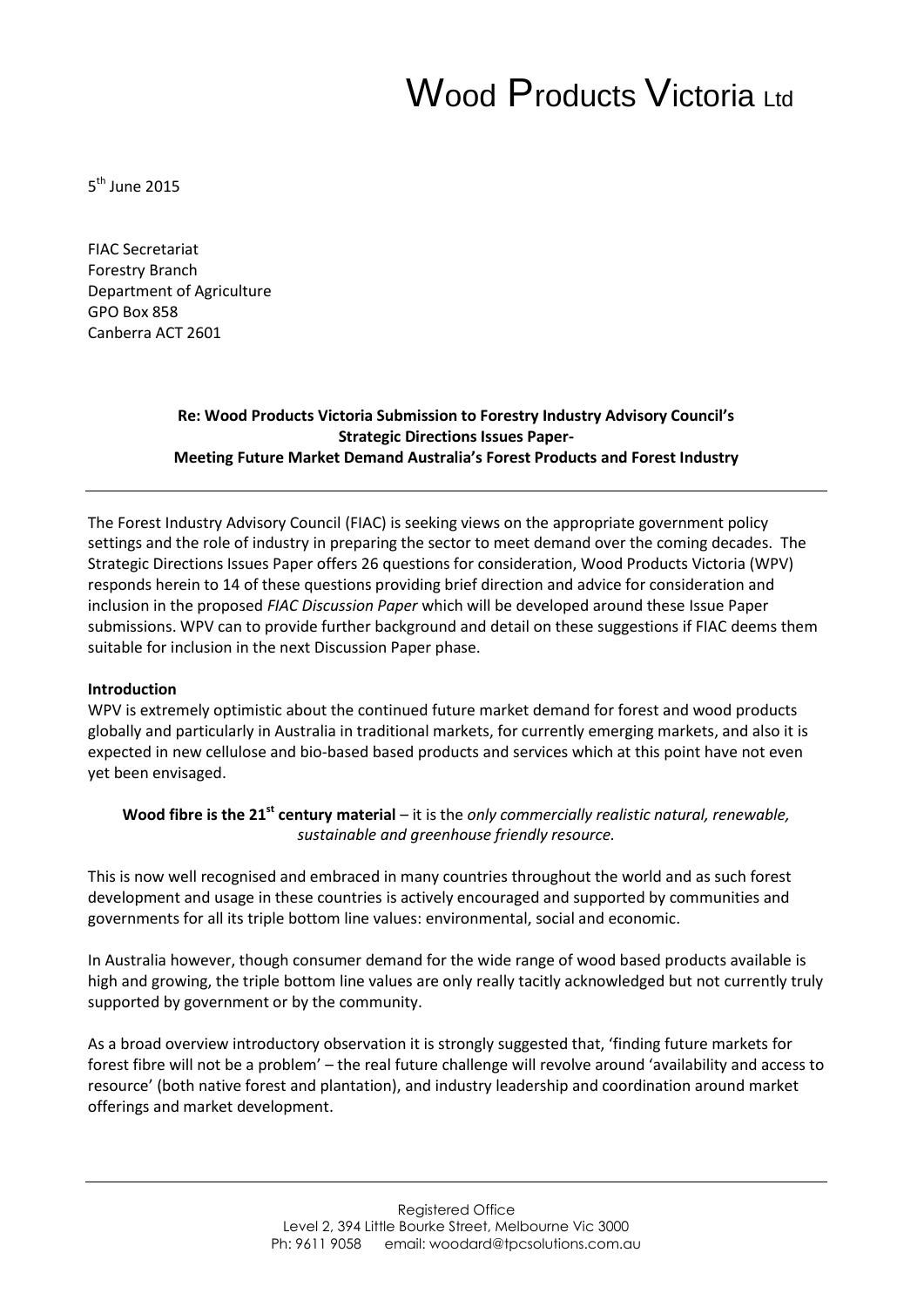Whilst the forward to the discussion paper states that *"in determining what the future may look like for our forest products sector, we cannot look to the future through the rear-view mirror—we need to look ahead"* this cannot really be done effectively without acknowledging the current environment in which industry now finds itself. The following provides a brief dot point summary from a number of different perspectives to set a level of context for the suggestions within this submission.

# **Operating Environment**

- The recent past business environment has been particularly difficult for forest & wood product related businesses due to the:
	- o GFC, high Aust dollar, US residential market collapse and increase in low-price imports,
	- $\circ$  depressed housing market in some states (now improving), industry exits and rationalisation.
- Markets for residual and plantation hardwood resource have dramatically diminished.
- With no resource security and a tough business environment industry has not been prepared to invest (either in their own companies, associations or R&D) it also has not been able to attract broader investment sector interest.
- Softwood plantation resource areas have not grown over last 13 years and many hardwood plantation projects appear to have been pursued for the wrong reason (short term tax gains).

# **Current Resource Offering**

- *Australian Native Forests*  reduction in access continues possible future total closure now likely unless historic trends are dramatically reversed.
- *Australian Hardwood Plantations* limited market for much of current plantings as international woodchip demand from Australia diminishes (unless we are clever with new product opportunities).
- *Aust Softwood Plantations* no recent expansion of overall plantings.
- *Imports* increased presence (potentially increasing reliance depending on the above).

# **Government Support & Leadership**

- State governments as native forest owners and managers have provided little commitment to actively promoting or supporting the use of public native forest forests for all their triple bottom line values – including production of timber products that Australian consumers desire and want.
- Public native production forest areas have continued to be reduced by governments throughout Australia (death by a thousand cuts). Government at all levels continues to say it supports a strong and growing Australian Wood and Forest Industry but its actions in response to radical green groups continue to sway government policy at elections (Govt says these radical anti industry groups don't speak for the Aust Govt or the community – but lack of vocal government support for the industry and continued forest area reductions clearly shows that they do).
- Government hand-outs for industry exits and restructure have encouraged companies out of the industry – rather than using this money for investment in industry development and growth.
- Regional communities that rely on forest products continue to be negatively impacted by resource restrictions and industry exits, as do urban based supply chain businesses that use forest products.
- The forest industry continues to be used as a political 'green' football. Government at all levels needs to actively demonstrate commitment not just platitudes to a future sustainable forest industry.

# **Industry Support & Leadership**

- Industry company priorities have over the last few years been highly focussed on survival not on broader industry market development or growth.
- Industry national and state association support and capacity particularly in the technical and promotional marketing areas has been dramatically reduced to well below critical mass (in 2002 there were effectively 60 full time equivalent generic industry technical promotional staff, in 2015 there are currently around 6 remaining and some of these soon to retire).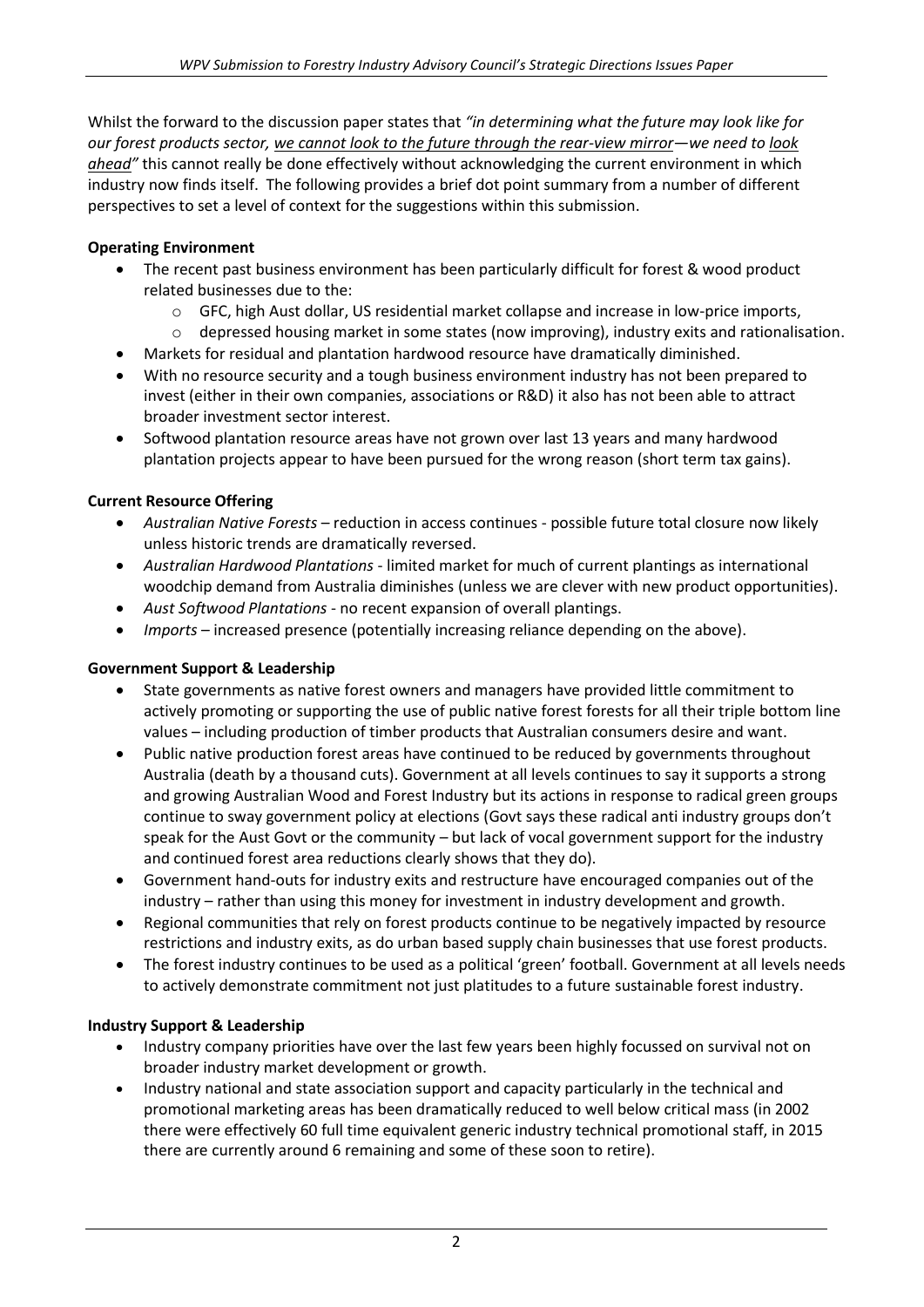Industry investment in R&D has also dramatically reduced and accordingly today the local scientific capacity to assist industry is now non-existent in many areas (R&D capacity is now being sort offshore).

# **Market demand**

- Demand for wood products from customers in traditional products continues to grow in both local and export markets.
	- $\circ$  Residential framing still the biggest market segment for sawn timber products predominately softwood solid sawn & EWP's (current turnaround in market demand is in fact putting pressures on supply particularly in the frame & truss sector which could open opportunities for prefabricated steel framing).
	- $\circ$  Major new opportunities for all timber building products structural and appearance likely from 2016 in a range of other non-residential classes (apartments, hotels and office buildings) if a current proposal for change to the National Construction Code is accepted to allow timber structures to be constructed up to 25m in under the NCC deemed to satisfy provisions.
	- $\circ$  Durable external products (cladding, decking, screens, boardwalks, landscaping).
	- o Appearance products (res & non-res): flooring, lining, joinery, cabinetry, windows & doors, stairs.
	- o Quality hardwood furniture (though increasingly imported).
- new product market/opportunities exist overseas which Australia is yet to fully capitalise on in: engineered wood products (CLT, PSL, LSL, OSB), wood/alternative material composites, chemically/thermally treated wood, bio-fuels and co-generation opportunities, etc
- opportunities for totally new products abound ie nanocrystalline technology (NCT), then there are the products/market opportunities we have not yet even thought of as yet.

# **Key Outtakes**

- Massive opportunity exists for **wood fibre is the 21st century material** the *only realistic natural, renewable, sustainable and greenhouse friendly resource (globally this is now recognised).*
- The forest and wood products industry and the Australian government (at all levels but particularly the state level as direct forest managers of the public resource) needs to clearly decide **does it seriously want to be a resource and/or manufacturing focussed player in this opportunity or are they accepting that local demand be met for some product sectors from imported forest & wood based products**.
- If Australian grown timber is to be utilised (hardwood and softwood), then there needs to be a strong focus on promoting, in both local and export market opportunities, the **distinctive and matchless natural properties and beauty of this uniquely Australian resource** – this provides a distinct and unique market proposition.
- **For the future a broad and unified vision and commitment is needed – industry & government (partnership or policy settings)** – despite the posturing and rhetoric this has not been happening in practice (particularly compared to other countries in the world with innovative and growing forestry sectors).

**The Issues Paper Forward also states that "***there are challenges in doing so* **(in emerging opportunities and future demand for forest products)** *and our collective response requires fresh, clear thinking".* **No statement could be truer - for the major changes needed for a prosperous future forest and wood product industry - significant fresh and new action is required by industry and government.**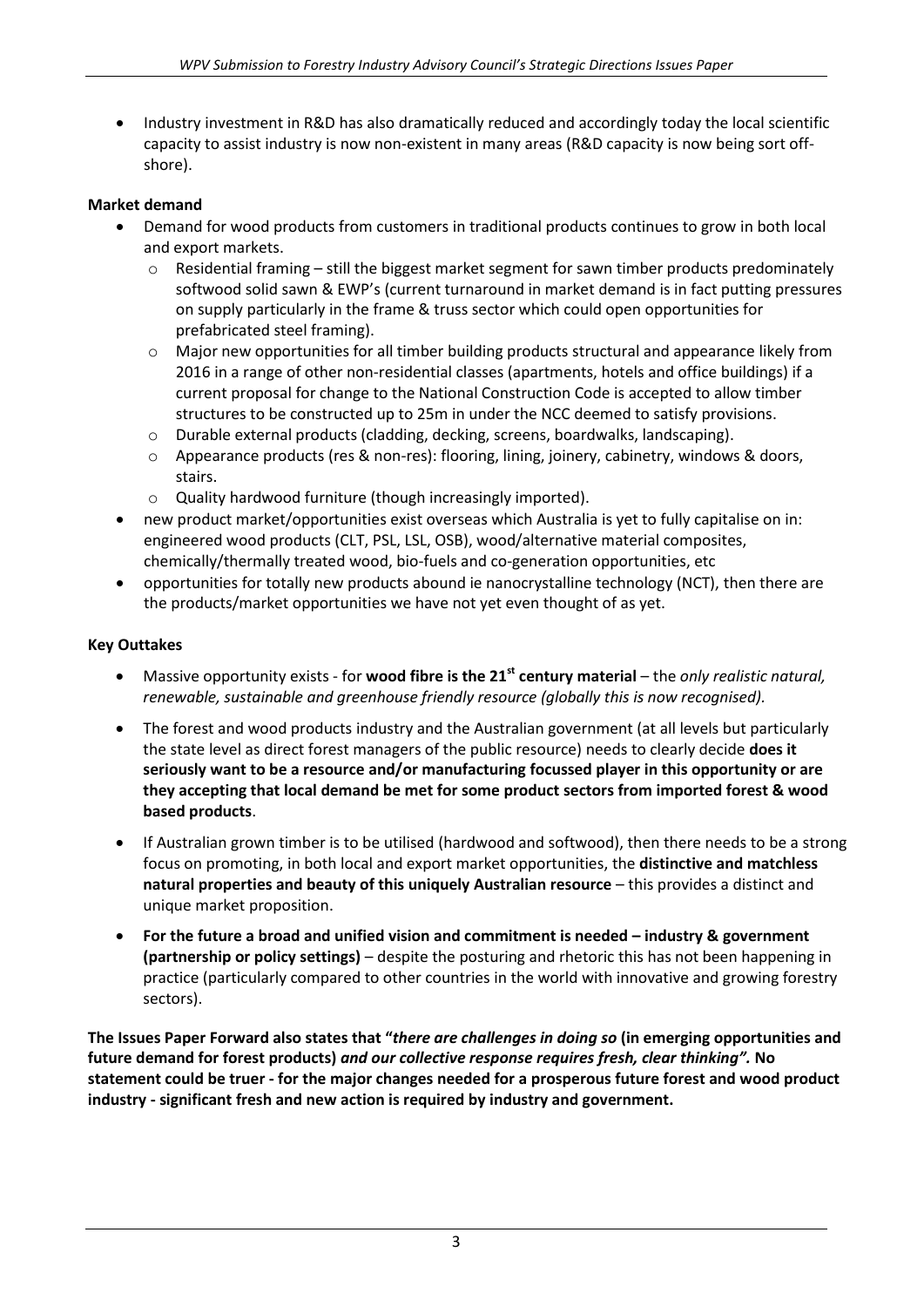## **Responses to Specific Issues Paper Questions**

#### **Vision and objectives**

*1. What should the vision be for the forest products sector in the coming decades?*

The vision for the coming decades in the Australian forest and wood products sector should consider the need to have:

**a growing and prosperous local and import based forest and wood products industry, recognised and valued by the community for its full triple bottom line benefits: social, environmental and economic; working strategically, collectively and actively together along the full supply chain and with all levels of government to maximise the societal use of wood fibre as the 21st century material.**

#### *2. What specific objectives should underpin this vision?*

## *Clear and Unambiguous Focus*

The Australian forest and wood product Industry and government (at all levels) need to be unambiguously clear and agreed on the future vision and focus for the industry's mid to long term future. **Delivery of an appropriate government White Paper and agreed industry vision and collective growth strategy should be a goal within the next twelve months.**

As forest product production is very much a regional-based land-use issue, the sector clearly shares many common issues and opportunities with the broader agricultural sector. Recognising this perhaps the specific 'production forest' sector would fit more logically and comfortably within a broad land use agricultural based plan; then it is seen as another valuable rural based product. Whilst forest & wood products remain segregated in a separate overall forestry plan then production values will continue to get placed behind the broader forestry values.

# *Resource Security*

The political certainty around resource security must be resolved – this is arguably the most important government policy setting. Commitment needs to be demonstrated and adhered to at all levels of government. Industry and government needs to realistically acknowledge that this is a major issue not just for public native forests but also plantations. **Resource security measures need to be determined and agreed and clearly addressed in both the White Paper and Industry Growth Strategy.**

#### *Plantation Expansion*

**Realistic plantation targets need to be set and pursued for both softwood resource and market focused hardwood plantations** - species that the market desires for appearance product applications (e.g. 3 million hectares by 2030, - Plantations 2020 Vision).

#### *Industry Investment*

**Increased investment by industry companies internally and by the broader external investment sector needs to be secured.** This must be a major focus - from the forest to the consumer. Appropriate government policy and tax settings need to be developed to encourage mid to long-term investment in new resource and new processing facilities (for local and Asian export markets) and recognition of carbon storage benefits.

# *Collective Action & Leadership*

**For the future a broad and unified vision and commitment is needed.** Industry and government (as a resource owner) must implement a more structured and strategic approach to overcome the current fragmentation and lack of coordination and action. Leadership and collective action needs to be demonstrated along the full supply chain. **A proper forum/structure needs to be implemented and**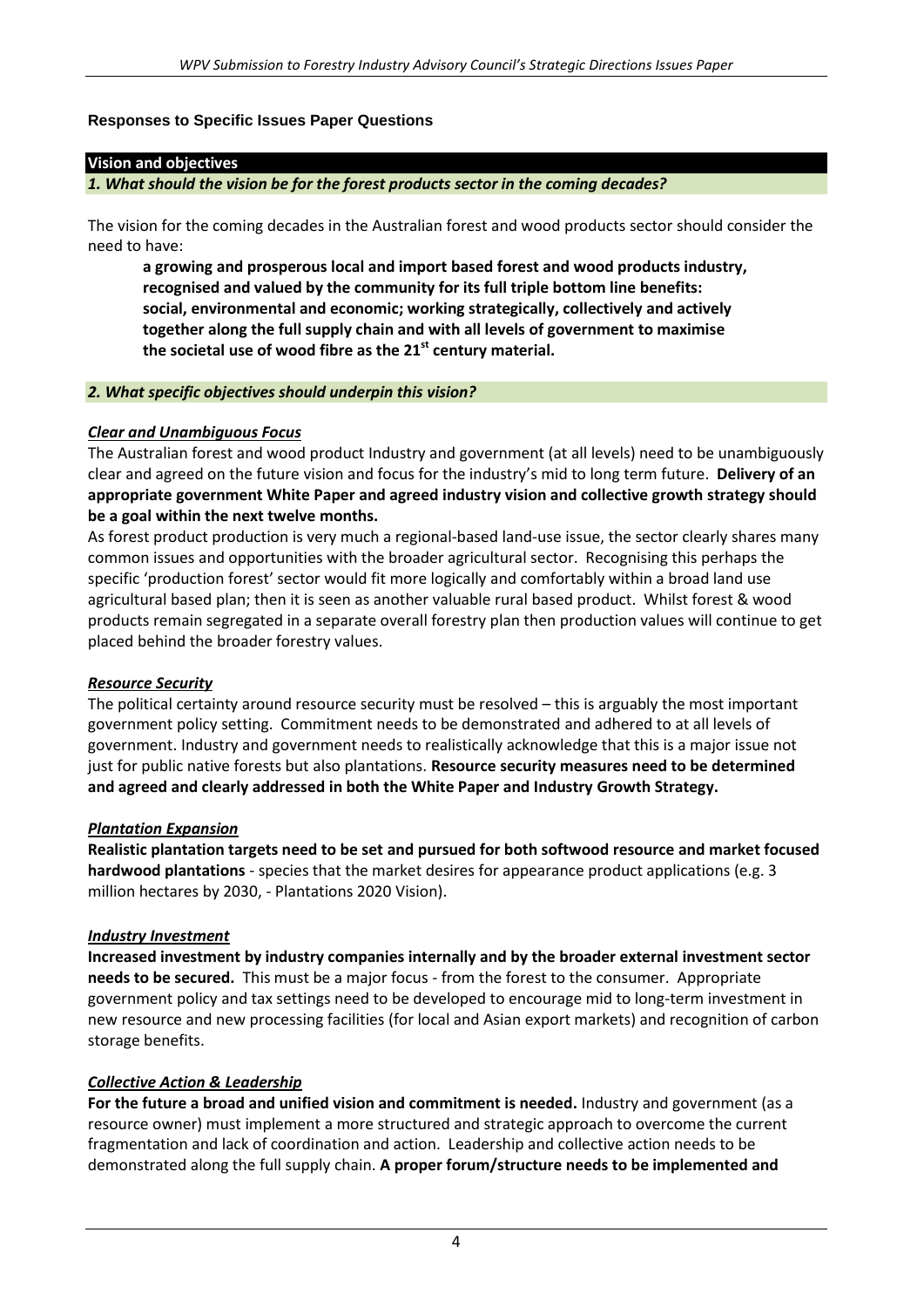**supported over the next twelve months to make this happen** – **it does not currently exist**. *New nonresidential building and construction markets in particular have the potential to offer significant new market share for all timber products – local and imported, softwood & hardwood, structural & appearance, engineered and sawn – but only if they are developed in a structured and collaborative manner to meet customer needs.*

**Appropriate new generic industry market development frameworks need to be developed, funded and implemented.** Within this new framework industry association structures need to be rationalised; there are today too many shells of associations which contain a remanent few valuable and knowledgeable staff but limited funding and capacity to be broadly effective. *There has been no succession planning over the*  last decade around key generic industry knowledge or skills and a vast wealth of knowledge has been, and *will soon be, lost. Industry has talked about rationalisation to a single effective body for over a decade; the time is right now to act. Note: existing association staff shouldn't feel threatened about job loss – the biggest issue for industry is currently the lack of knowledgeable and skilled human resources.*

In regards to government leadership and support this needs to occur at all levels – national, state and local council levels. Excellent progress has already been made with the Latrobe City Council which ratified its Wood Encouragement Policy in December 2014 (see Appendix A). This policy has also now been endorsed by the Municipal Association of Victoria and is also on the agenda for discussion and endorsement at the *2015 National General Assembly of Local Government (NGA), June 14-17.* Building on this success **all efforts should be made over the next 12 months to have wood encouragement policies introduced at all levels of government throughout Australia.**

# *Social, Economic & Environmental Benefits*

Future support promotion and encouragement for the forest and wood products sector needs to strongly focus on the triple bottom line benefits but particularly the 'social' and 'environmental' values. These are sellable and resonate with public and governments. Urban based voters are not generally influenced by rural based sector issues but they are interested in: access to affordable housing, environmentally responsible products, greenhouse gas related issues (particularly carbon taxes and increased energy costs), and mega-fire threat. Industry's approach to selling its values needs to be reviewed and if necessary realigned as part of any future social licence or community engagement strategy. **Clear simple industry promotional messages need to be developed and consistently and continuously delivered by the whole forest and wood product supply chain and government.**

#### **Issue 1: Market trends and pressures**

#### *3. What forest (and wood based) products does Australia have a local and/or international competitive advantage in producing?*

In terms of sawn wood products, Australian producers still appear to be locally competitive in their key traditional building and construction products including:

- **Sawn structural products**, particularly for Australian plantation softwoods (recognising though that this market is highly commoditised and price sensitive)
- **Sawn appearance products**, there is particularly strong demand for native Australian hardwoods including
	- o durable external products decking, cladding, screens, boardwalks
	- o internal products: flooring, lining, joinery, stairs, windows & doors, furniture
- **Manufactured products**, includes: stairs, doors, windows, market still relatively good but competitive
- **Engineered wood products**: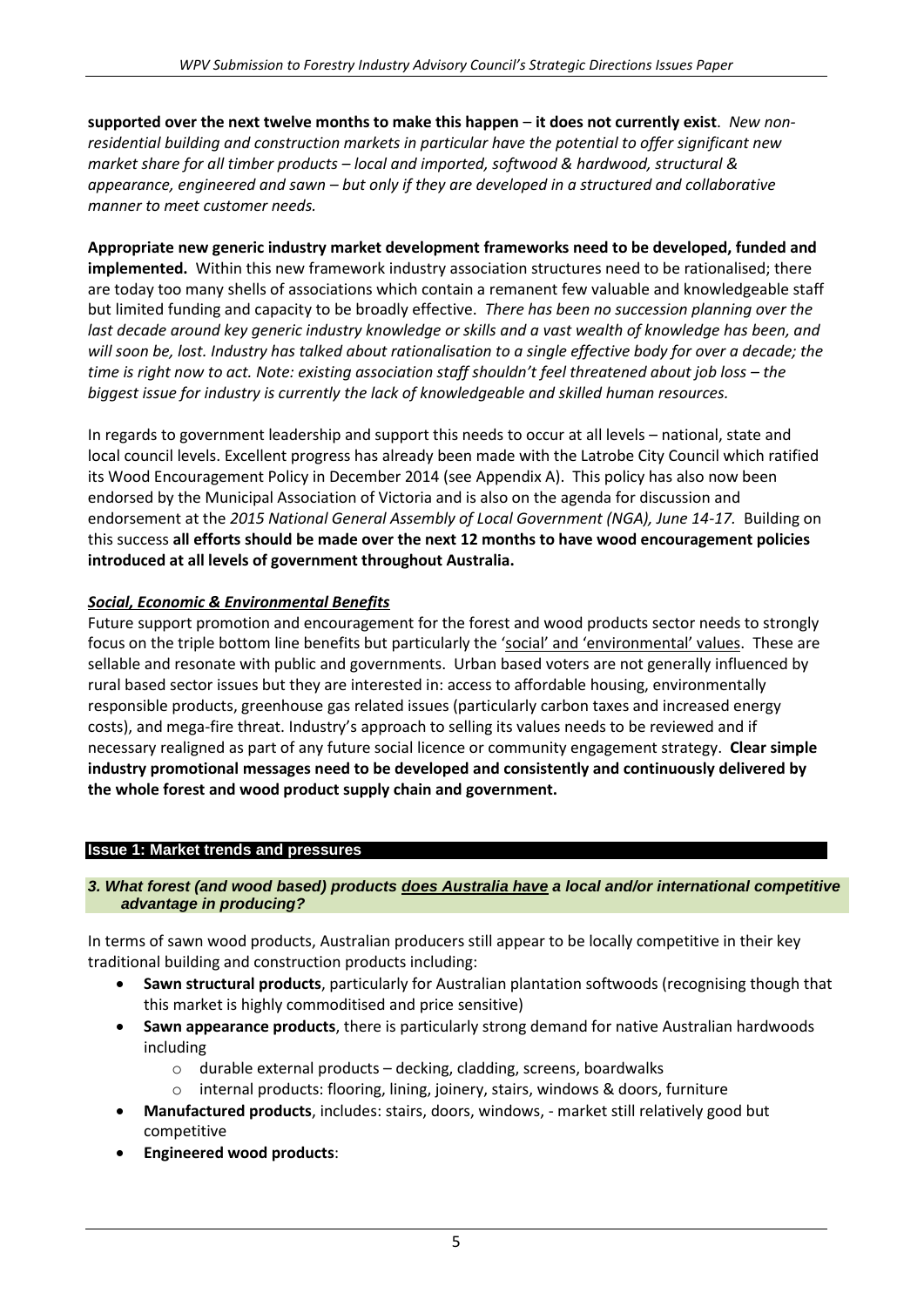- $\circ$  Truss and frame: demand is currently very strong, though industry was struggling over the last few years due to over capacity and reduced housing starts in some states
- $\circ$  Laminated Veneer Lumber (LVL): market demand continues to be consistent though margins on products are currently low, price pushed down over last 18 months due to cheap imports and product competition (currently only one Australian producer).
- o Panel products: particleboard, plywood, MDF, demand still strong, imported products also quite dominant particularly in plywood sector (overseas veneering capacity is very strong compared with Australia)
- **Reused and recycled products** good continued market demand and price, but limited by volume availability (designers are very enthusiastic about recycled product both the look and the benefits from a life cycle approach)

Utility applications such as power poles cross-arms and hardwood pallets are also still consistent markets for 'lower grade' wood.

Obviously one of the key issues in assessing competitive local or international market advantage, as has been dramatically seen over the last few years, is the impact of global exchange rates. To survive over recent years, businesses have needed to demonstrate that they can be adaptable, flexible and resilient; many look to pursue multiple products. Whilst this is a logical diversification and protection strategy it also means that scale of production remains low and so production efficiencies for particular products become more difficult.

#### *4. What is the potential demand for forest (and wood based) products in the coming decades?*

#### *Current Residential Markets*

Sawn wood product target markets remain predominately residential sector focused. Approximately 80% of the volume of locally produced and imported wood building products ends up in the residential sector representing approx 75% of the value (see below).



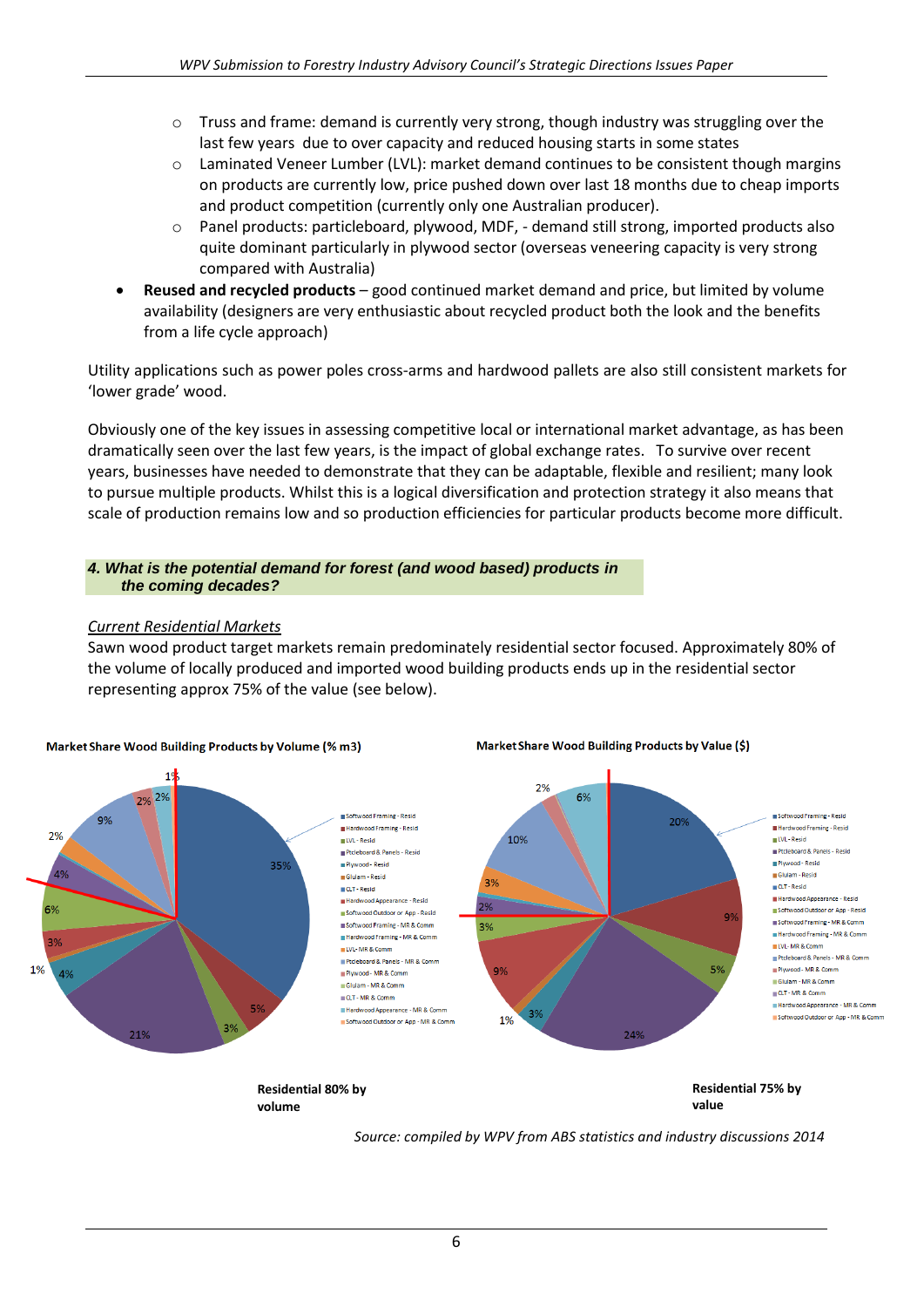It is expected that this residential demand will continue to remain strong into the future in all current residential timber usage applications.

It is also expected that new market share will be regained in areas such as raised ground floor timber construction using new prefabricated floor cassette systems (see opposite) delivered by Australia's frame and truss sector as an alternative to slab on ground construction, particularly on sloping sites, flood-prone areas and highly reactive clay sites. Each 1% of this market gained nationally is estimated to be worthy \$10 - \$12M in new wood products sales.

# *New Non-Residential Market Opportunities*

Approximately 20% of the volume (and 25% of the value) of locally produced and imported wood building products rests in the multiresidential and commercial building sectors. However this market opportunity is expected to increase dramatically if industry is successful in its current proposal for change to have the National Construction Code (NCC) modified to allow timber construction for Class 2 (apartments), 3 (hotels) and 5 (office) buildings up to an effective height of 25m under the deemed to satisfy requirements from May 2016.

If successful this NCC change will provide opportunities for an extremely wide range of wood based products including: sawn softwood and hardwood structural framing, engineered structural products (I-beams, LVL, LSL, plywood, CLT, OSB, etc), as well as a wide range of appearance fit-out products. This has the potential to provide expanded opportunities for all wood based products – locally produced and imported. Each 1% gain of these new markets is estimated to be worth approx \$50M in new wood product sales.

What will be absolutely critical for success is a structured generic market development program and delivery campaign undertaken in a industry-wide collaborative fashion involving all timber product supply chain sectors (local & imported). This is all new market opportunity, so industry companies do not have to be in competition in this area and will gain far more through true generic market development collaboration - not as a race for quick sales and profits. Working collaboratively will provide new opportunities for all wood products – the competition going forward is steel and concrete products, not timber cannibalising timber.

A note of caution, whilst developing these new market building class opportunities, industry also needs to be particularly careful about maintaining its traditional residential markets (80% of current volume), if it doesn't then it will simply leave a hole in the existing residential market which is likely to be quickly filled by light gauge steel framing products. Each 1% loss of these markets is worth approx \$34M. **An appropriate generic industry strategy plan needs to include both new market development and existing market protection.**

# *Ongoing Demand for Australian Hardwood Products*

It is expected that the demand for Australian hardwoods particularly in appearance products (screens, cladding, lining, flooring, staircases, windows, doors, mouldings, cabinetry, furniture, etc) will continue to remain strong due to their highly unique and sort after look and performance, not just the physical properties and colours but also due to the distinctive natural features inherent due to their growth in Australia's harsh environment. Increased market opportunities exist locally and perhaps more importantly internationally. **The biggest issue here again continues to be ongoing access to resource and resource security to allow appropriate investment and to ensure commercial volume availability.**



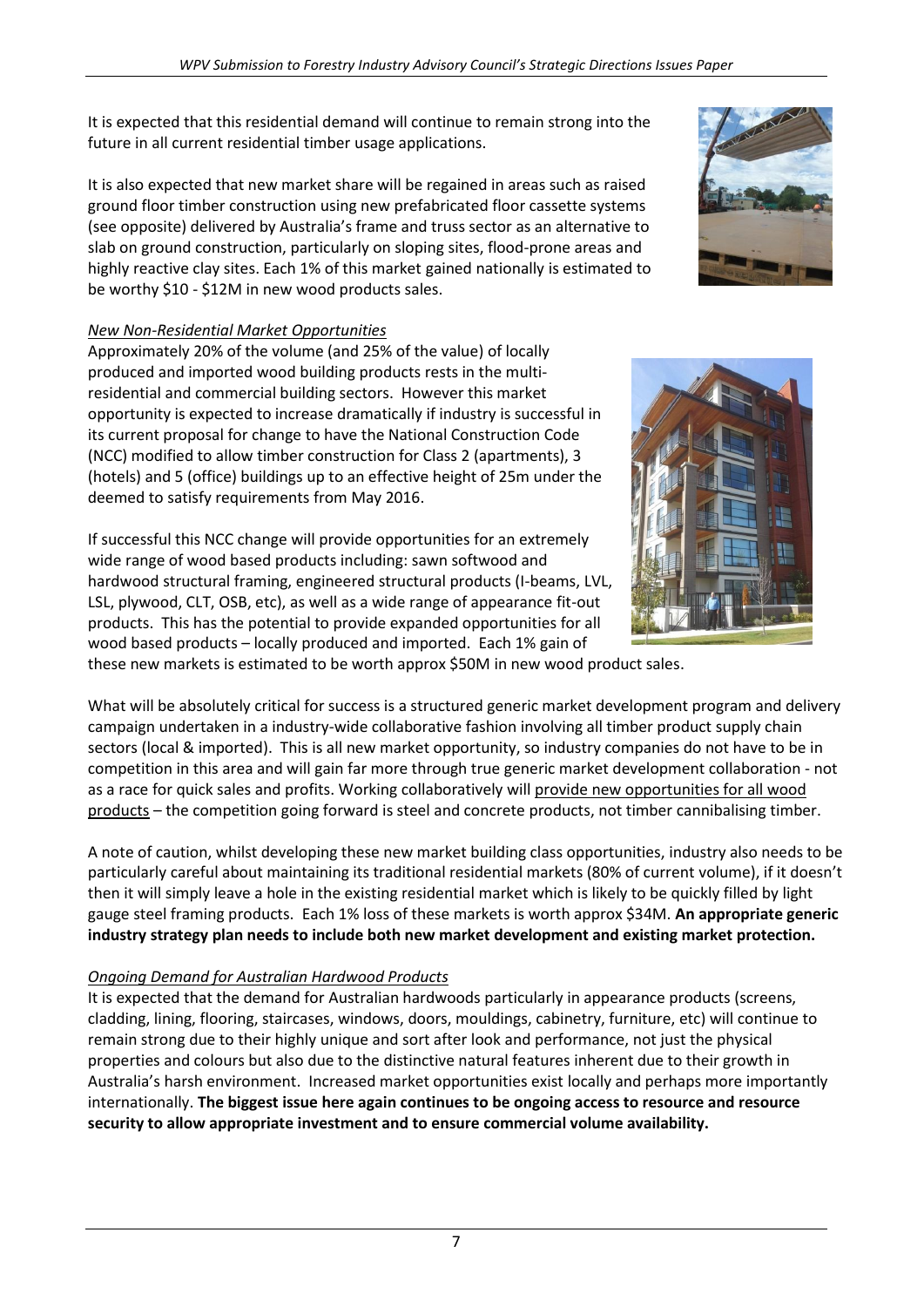## *Engineered Wood Products*

There is an increasing interest in, and global demand for, engineered wood products (EWP's) – particularly through Europe, North America and Asia (it is interesting to note that Japan is planning to have around half a dozen CLT plants in place over next few years taking local timber and producing local CLT – *Japan CLT Assoc 2015, private discussions*). It is expected that there will be ongoing demand for the current range of EWP's produced in Australia including: MDF, particleboard, plywood, wall & roof trusses, Glulam and laminated veneer lumber amongst others. There are also a wide range of new product market/opportunities that currently exist overseas which Australia is yet to fully capitalise on including: oriented strand board (OSB), cross laminated timber (CLT), parallel strand lumber (PSL), laminated strand lumber (LSL), wood/alternative material composites.

## *Biomass for bio-energy*

Demand for bio-mass and bio-energy type products and processes are increasing in Australia but limited due ironically to green group pressure. There will continue to be increasing demand in other countries but this may or may not be an opportunity for Australia depending on other potential uses for the resource.

#### *5. How can Australia best position itself for this demand, both nationally and internationally?*

- Starts with resource availability and security
	- o Need clear and ongoing and legislated native forest area access for production
	- o Need increased plantations (both market focussed hardwood and softwood).
- Need to establish appropriate mid to long term Government Policy Settings (all levels Govt)
- Need to encourage greater industry investment and up-scaling (will not happen without resource security).
- Need to differentiate the Australian product offering based on the uniqueness of the resource (appearance through to structural products)
- Industry companies either need to be specifically focussed on one product line for local and export markets; or adaptable, flexible and resilient in terms of market offerings (so if one product market is down, others are up) – some markets are fully exposed (structural) some much less so (bespoke furniture).
- Need dedicated, structured generic industry market development and market protection programs and frameworks developed, implemented and adequately resourced and funded.
- Need much more extensive, consistent and adequately funded generic promotion and technical assistance to designers and specifiers of products. The US and Canadian *WoodWorks* programs provides an excellent example of how this can be effectively achieved (a plan for a similar Australian program and prospectus has been developed by WPV in conjunction with the FWPA WoodSolutions program but has not yet been taken to industry – more on this see question 17).

#### *6. What are the other drivers or disruptions that will potentially affect supply and/or demand?*

#### **Drivers**

- Resource security
- Improved social licence
- Increased promotion by state governments (as a resource owner and manager) of all forest values including production
- Increased investment (government, industry & external investors)
- More extensive Government Wood Encouragement Policies (Latrobe City Council first to endorse a WEP, many other local governments now investigating this)
- Improved R&D Capacity
- Properly structured and funded technical support and market promotion
- Consumer and specifier education and understanding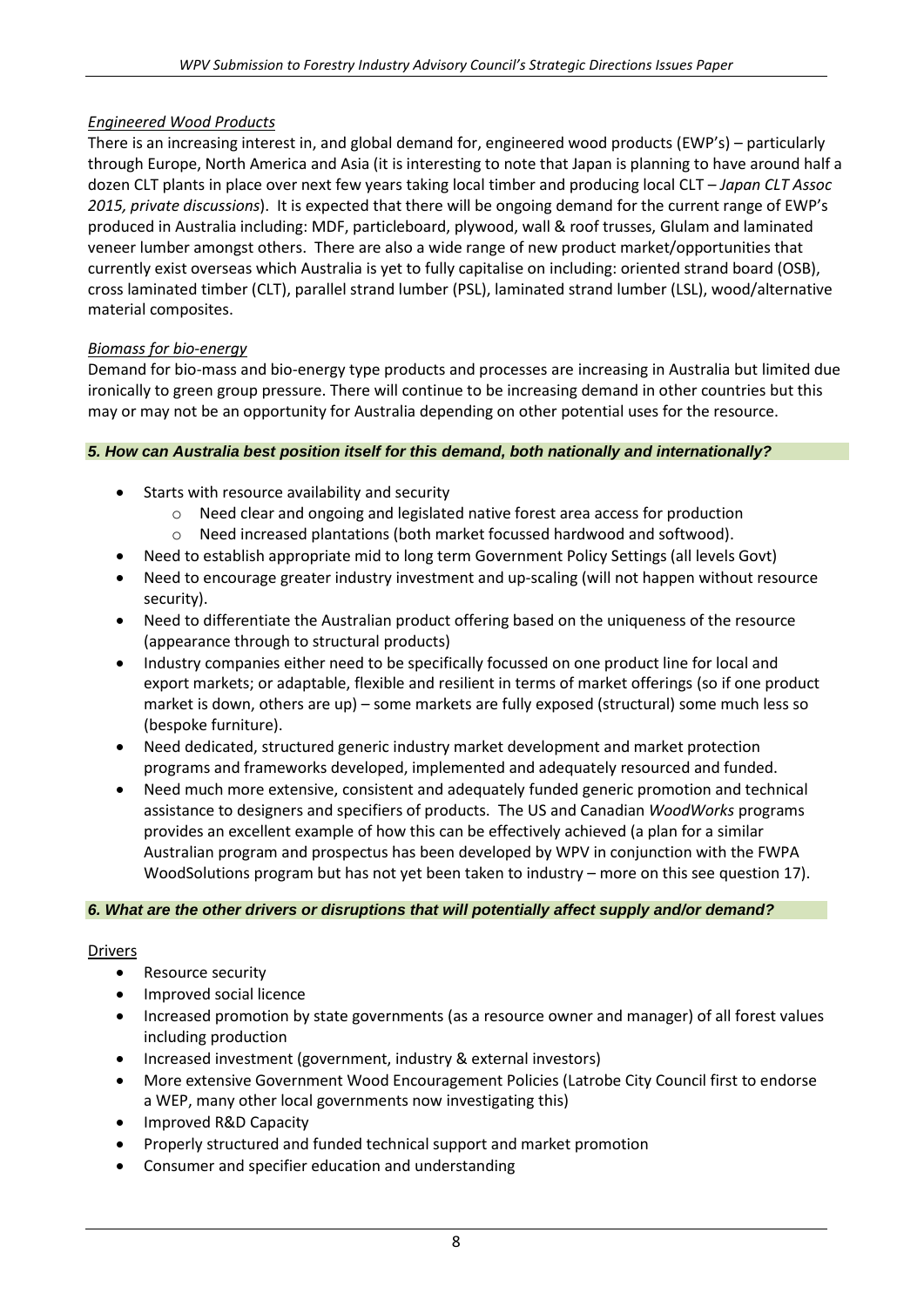- Regulatory product/market framework changes
- Networking of regional communities, encouraging local product manufacture production HUBS

### **Disruptions**

- Industry's lack of true market development behaviour (both local & imported players). Industry does a very poor job at collectively 'marketing' the broad opportunity for wood. Rather it pursues rudimentary sales responses such as cutting prices against other timber products to win short term sales (this is often encouraged and played on by wholesalers). If existing residential markets are to be protected whilst building new markets in apartments, schools, hotels and offices then proper market development strategies need to be employed in a collective and collaborative fashion to build opportunities for all wood products - not competition between wood products.
- Loss of markets to alternative products
- Continued aggressive radical green campaigns reducing resource access and consumer social licence
- Continued mega-bushfires or extreme weather events reducing resource volumes
- Increased regulation (forest and building)

## **Issue 2: Emerging uses and markets**

#### *7. Which emerging forest products have the greatest potential for Australia?*

There are a wide range of exciting forest, wood and cellulose based products emerging around the world. They definitely will have potential for Australian consumption; whether they have potential for Australian production is more a vexed question. The biggest issue always for new products in Australia, whatever the sector, is our small population and as such comparatively limited demand (for most larger scale ventures an export market will be critical) and accordingly also potential 'scale of operations' (for maximum efficiencies large scale, integrated and often highly automated facilities are needed). Some of the emerging products that may have potential include the following.

- Engineered Wood Products (EWP's)
	- o *Cross Laminated Timber (CLT)* Recent building work undertaken by Lend Lease (Forte and Library at the Dock) has demonstrated the construction and cost efficiencies of the CLT product in mid-rise commercial construction. Local interest by designers and developers in CLT continues to rise and will do so further with changes to the NCC in 2016 to allow timber construction to 25m under the deemed to satisfy provisions. Whilst imported product will satisfy initial market build demands, ultimately local builders will want larger panel options than can currently be container transported and also quicker and more local supply. Local production of CLT will occur; timing will depend on market demand requirements and the ability to attract investment. The best solution is likely to be a medium capacity, automated, scalable, hydraulic-press focussed facility producing for both the local and Asian export market. This is likely to provide a significantly better market return for current 25-30% of

sawn softwood plantation timber that doesn't make the minimum MGP10 grade. Australia really needs also to invest in an R&D program to investigate the potential opportunities for utilising its unique hardwood resource in either full hardwood CLT panels or hybrid softwood/hardwood panels (many opportunities here that current overseas product doesn't have both structurally and appearance wise).

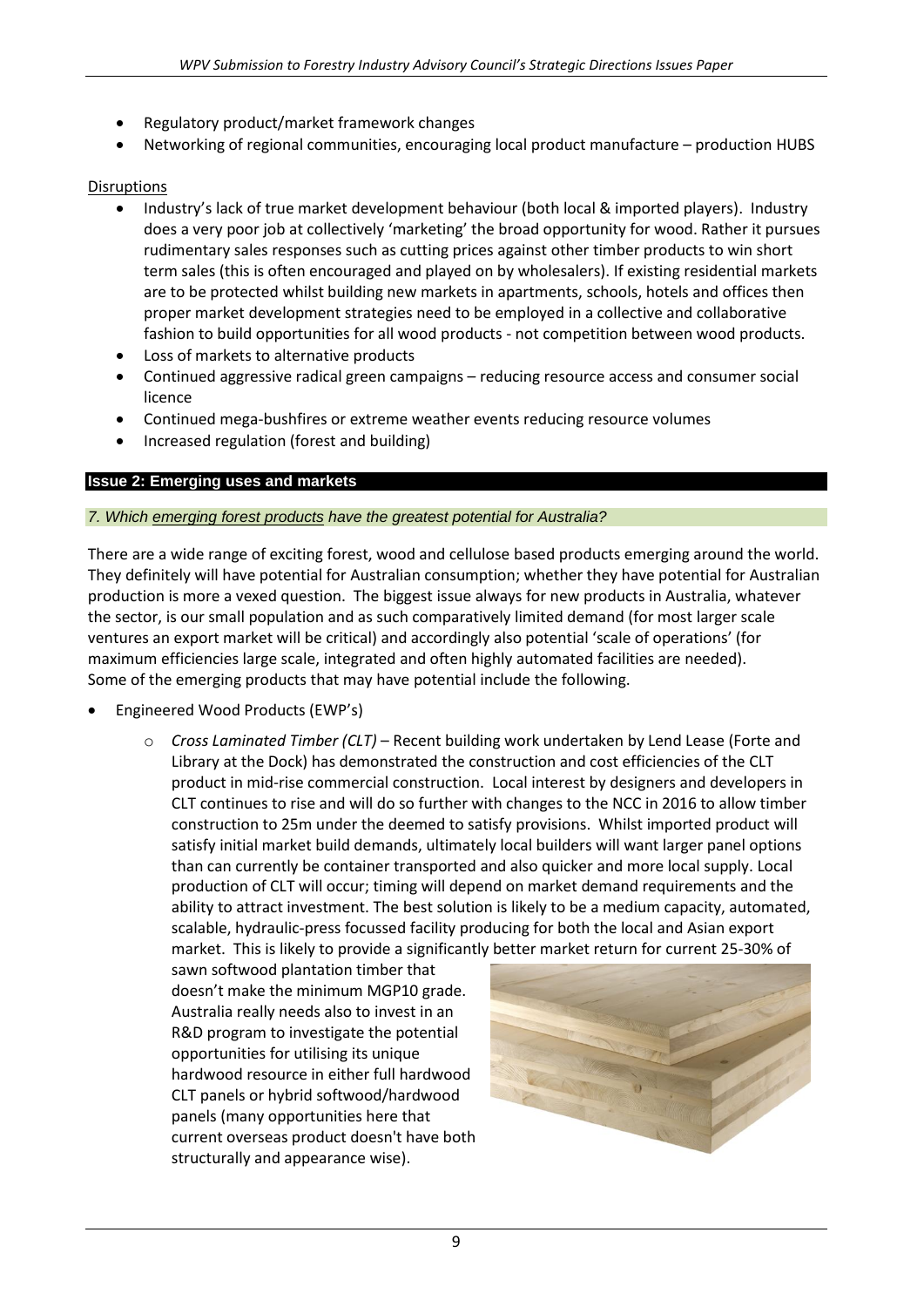- o *Hardwood Laminated Veneer Lumber (LVL)* Whilst the market for softwood LVL is reasonably well supported by one local producer (Wesbeam) and a number of imported products no one is providing high strength hardwood LVL. This potentially provides an opportunity for an Australian player particularly if commercial volumes of the current blue-gum and nitens hardwood plantation resource can be utilised along with some of the native residual log resource (an R&D project with CSIRO was undertaken in the mid-90's which demonstrated high strength hardwood beams (F22, F27, F34) could be produced from residual hardwood resource).
- o *Oriented Strand Board (OSB)* This product is not currently produced in Australia yet the imported product is gaining increased popularity in a wide range of structural and appearance grade applications. OSB would again is likely to provide a more valuable market offering for low grade resource and mill off cuts.



- Veneered and Flaked products Australia has a very limited veneering capacity particularly for hardwood (only one facility in Tasmania). An opportunity may exist for a veneer and flaking facility (peeling, slicing, flaking) particularly for hardwood decorative veneers and hardwood LVL and OSB feedstock. This might be best pursued through a regionalised 'hub' approach where different manufacturing units share, where possible, facilities, infrastructure, energy, wastes, etc. A localised hub approach would also integrate well with local government wood encouragement policy initiatives and development and usage incentives.
- Prefabricated building systems a major opportunity certainly exists for more integrated manufacture and value adding through prefabricated and fully panelised building systems. Australia lags well behind Europe, Japan and North America in this area. The shift in today's volume builder strategies to being more project managers, contracting site assembly lends itself to greater prefabrication offerings; whilst the shift into new non-residential building class opportunities (apartments, schools, hotels and offices) requires new systems-based timber solutions where prefabrication and panelised systems and supply systems are the norm and the base level expectation of customers in these markets (commercial developers & builders).
- Chemically & thermally treated products this is an area of increased interest overseas particularly in improving lower grade non-durable timber species. Both chemical and thermal treatments can improve a product's stability, durability and colour offering. Whilst R&D continues in this area on overseas species, little work has been done on Australian species.
- Powder coated wood products R&D has been done on this in Australia but not yet commercialised.
- Wood cellulose, nanocrystalline technology hard to say the broad benefits at this point but potentially a very exciting area for the future. Australia with its limited capacity might be better to wait and observe overseas work, then see what opportunities exist for unique Australian timbers.
- Pellets & biomass for bio-energy good potential opportunity if energy costs continue to rise.
- Those products not yet discovered this offers exciting possibilities for the next generation.
- *8. What are some of the barriers to the development and/or uptake of these emerging forest products in Australia?*
	- Scale with Australia's small population and market demand any investments in large scale manufacturing plants will need to include export opportunities (Asia a major target)
	- R&D Capacity Australia's forest & wood product R&D capacity & funding is at an all time low. Industry needs to decide whether it realistically wants a local R&D capacity or rather the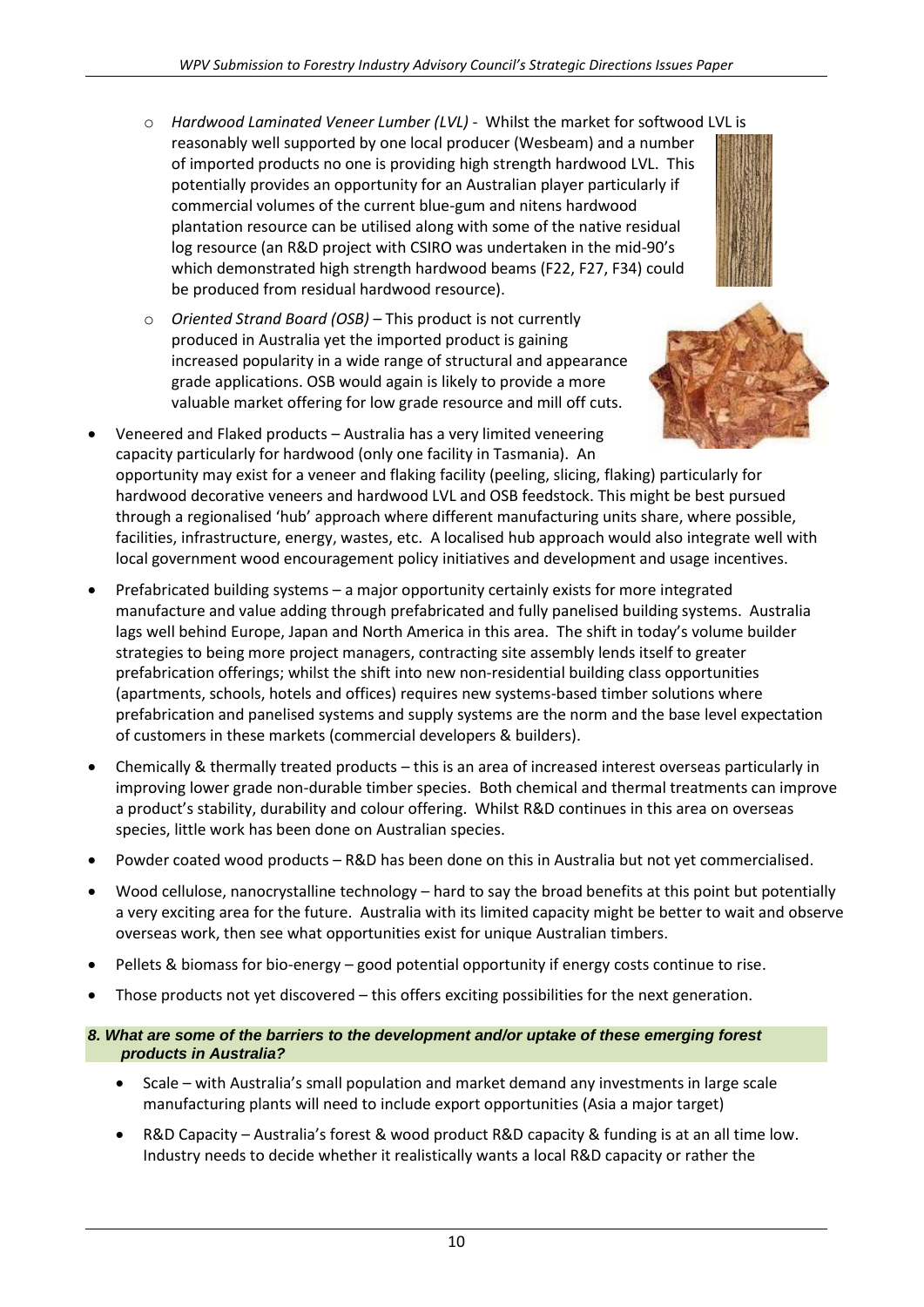preference is to go overseas for R&D support. If the Australian industry wants capacity then it needs to commit to developing an agreed strategy and realistically funding these commitments.

- Lack of long term industry vision and commitment
- Inconsistent government policy frameworks
- Lack of industry and broad sector investment  $\rightarrow$  critically needs addressing
- Continued radical anti-industry group campaigns
- Regulatory frameworks and change
- Marketplace preferences
- Lack of knowledge by specifying groups
- Technical assistance
- Generic market development
- Training & skills

#### *9. What opportunities exist to better utilise wood resources?*

- Use of more wood structural and appearance products in health and wellbeing related buildings: medical, schools, nurseries and obviously new mid-rise construction projects up to 25m under the NCC
- Use of residues and residual wood: LVL, CLT, OSB, Wood cellulose, nanocrystalline technology, bio-fuels

#### **Issue 4: Innovation, research and development**

#### *13. What are the future research and development needs for Australia's forest products sector, and which of these needs are specific to strengths and opportunities in the Australian context?*

Due to the lack of research funding over the past decade there are numerous areas which require more dedicated research – industry is simply kidding itself if it doesn't recognise this: tree growing, timber processing, drying, sawing, milling, gluing, inventory control, prefabrication, CNC processing, new reconstituted products, cellulose and nanocrystalline based products, chemical and thermal treatments, bio-energy, supply chain logistics – the list goes on.

Some specifics of current interest include:

- Development of a range of technical tools, guides, software, etc to assist with generic market development activities for new systems-based non – residential building market opportunities.
- Investigation of market focussed plantation hardwood for appearance products, by example: Spotted Gum, Stringybarks, Regnans.
- Development of a generic Australian industry grade for softwood sawn products for CLT feedstock (typically 25-30% of sawn structural softwood does not meet the minimum MGP10 structural grade and as such is downgraded to low vale products).
- Investigation into what might be done with the extensive existing hardwood plantation resource: globulus (blue gum), nitens (shining gum), in possible alternative product applications, ie hardwood LVL, CLT or other.
- Undertaking some basic fundamental hardwood cross laminated timber (CLT) research around qualities and grade of resource that might be used and gluing effectiveness. Perhaps initially a simple lower and upper bound approach utilising residual log and F17.
- Market focussed research around opportunities for high-strength hardwood LVL for local and Asian markets.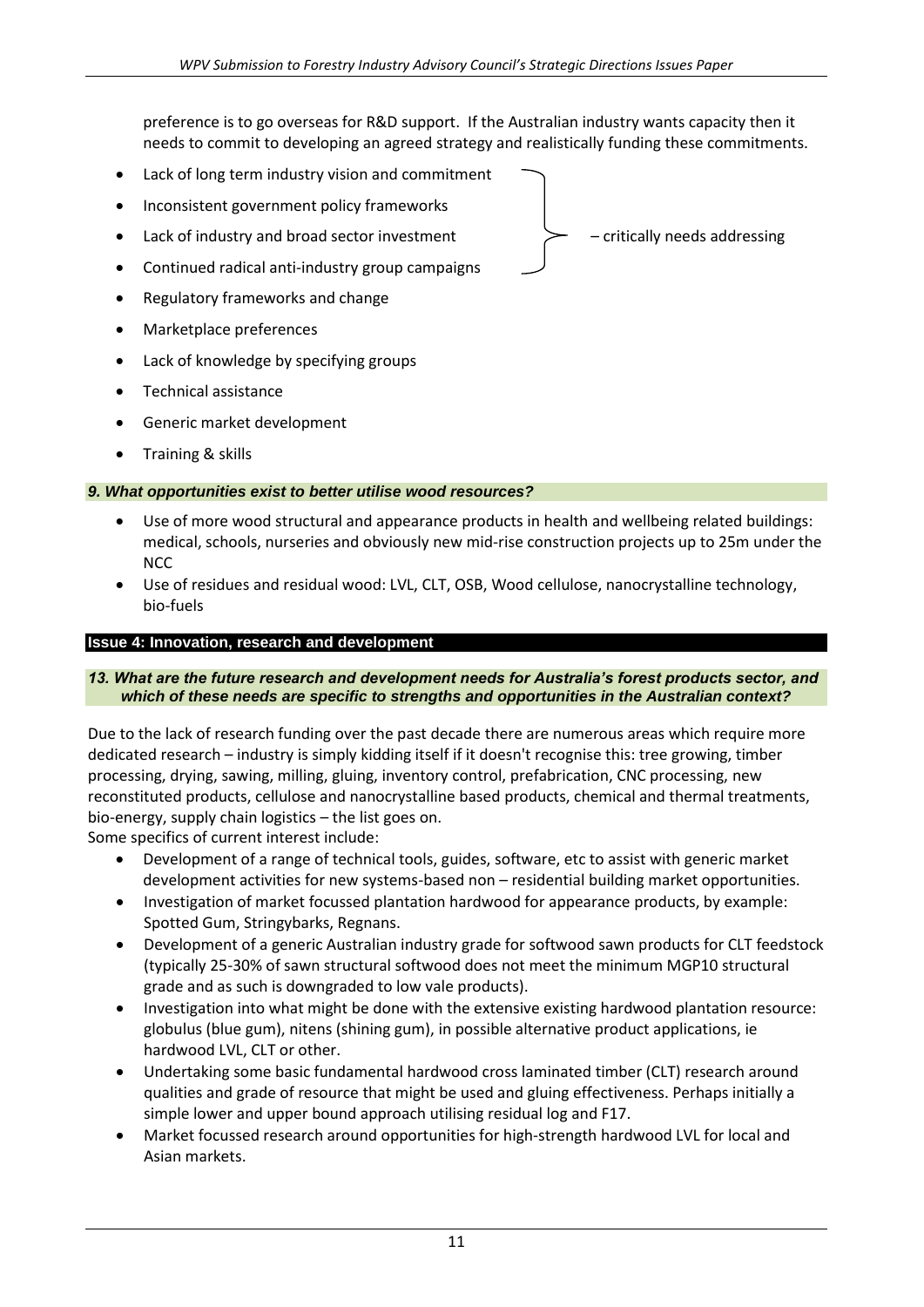Investigation of chemically & thermally treated products using Australian species (softwood & hardwood).

#### *14. What are the current inhibitors to private sector investment in research, development and extension and what role, if any, does the Australian Government potentially have in addressing these?*

- *Lack of an agreed industry vision and plan and a coordinated approach to delivery* industry needs a clear position on the best options based on its current low base and capacity – should there be one dedicated and properly funded centre for research, or should there be multiple research hubs in different states, or should industry look to take its R&D needs to off-shore providers?
- *Resource security and a tough previous business environment* companies over the last decade have been more focussed on survival and cost minimisation and not investment in broader R&D and extension. Industry company's previous response to an increasing in industry R&D funding was that companies would fund their own production R&D; generic industry activities should just focus on marketing – this is a very introverted and short-sighted view. There are many areas that would have potential benefit to a wide range of supply chain companies where properly structured generic research would benefit all – allowing companies then to focus on how they directly implemented outcomes into their business (wood waste use and biomass opportunities is a classic example that has implications right the way along the supply chain).
- Government could assist by providing
	- o clarity on future resource access and security,
	- o appropriate research based tax incentives for companies,
	- o increased matching funds for R&D undertaken through FWPA,
	- o advice on broader government departmental or CRC grant funding for innovation and development.

#### *15. How can the framework for coordinating Australian forestry research and development be strengthened?*

- Develop an agreed industry vision and plan and a coordinated approach to innovation and R&D delivery.
- Depending on the above vision:
	- $\circ$  develop and support a dedicated centre for wood & forest product R&D 'A National Institute for Forest Products Innovation' as previously championed by AFPA,
	- o increase funding and projects through FWPA (industry's R&D broker),
	- $\circ$  develop and support of Australian researchers and research institutes and building again of local capacity.

#### **Issue 5: Consumer and community engagement**

#### *16. How can domestic and international consumers be better engaged on the environmental, economic and social credentials of Australian forest products?*

As mentioned in the introduction to this submission, in Australia, though consumer demands for the wide range of wood based products available is high and growing, the triple bottom line environmental, social and economic values of wood products, though strongly promoted by industry, are really only tacitly acknowledged, but not currently truly supported by government or by the community. There still remains with many consumers a disconnect between product and source - they love their timber furniture flooring, homes and furniture - but don't cut a tree down; or at least not in my backyard. One of the key issues is the persistent and consistent rhetoric and actions of a handful of anti-industry groups against harvesting of wood products which has resulted in the erosion of 'social licence' and support. This not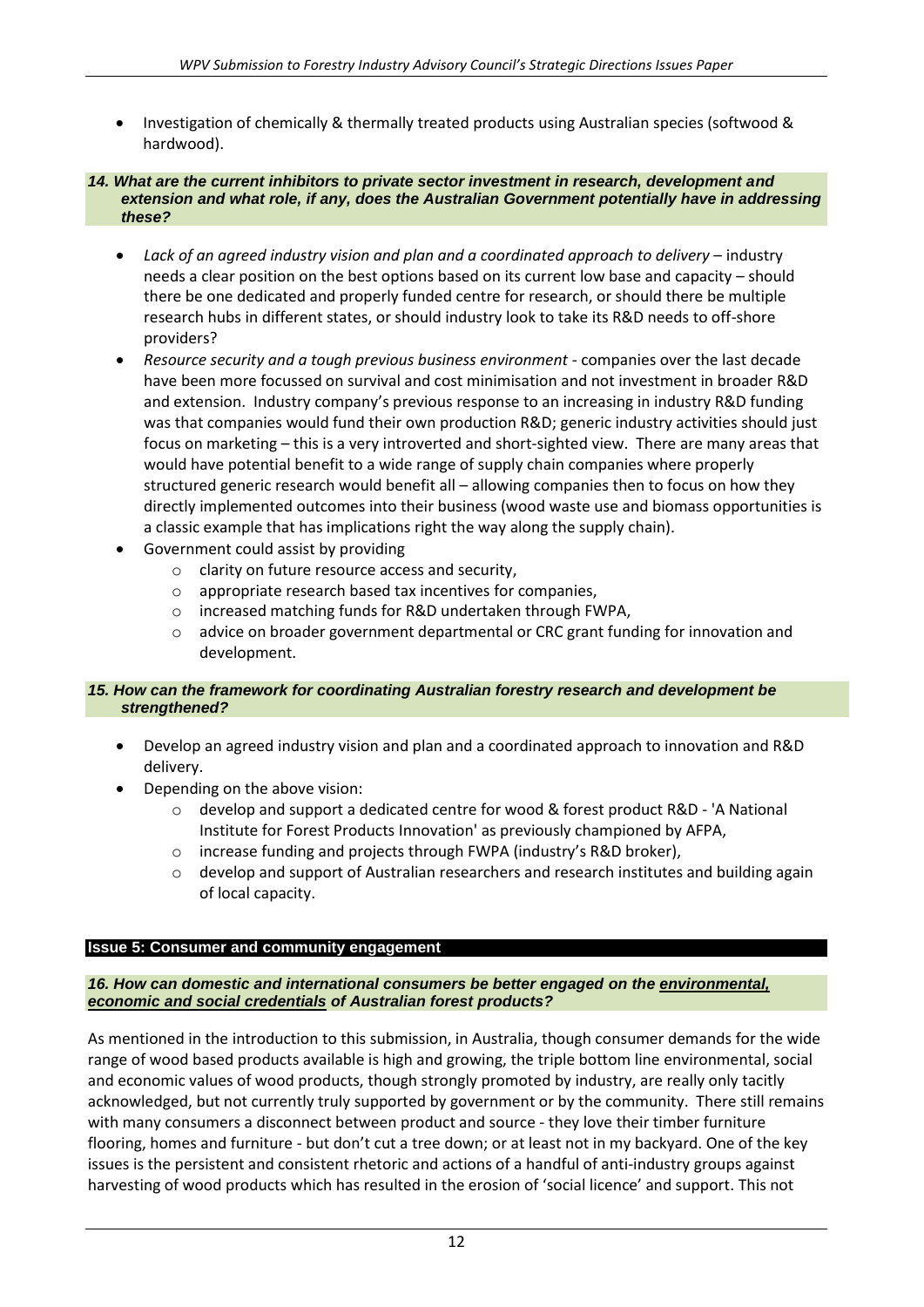only affects local but international markets (e.g. Japan). This is a major issue for the native forest sector, but the plantation sector is certainly not immune.

Industry has funded and undertaken a number of programs over the last two decades using a range of different strategies in an attempt to build broader community social licence, including: the Rocking Horse campaign (NAFI), Wood Lives On (TPC Vic and TDA NSW), Wood Naturally Better (FWPA). Educating and building broad consumer support requires dedicated effort and usually considerable funding in media and television advertising. Past experience has shown that when this investment is made consumer support increases (at least to a point); but once these programs stop, awareness and support for forest harvesting again declines. **Highly vocal promotion of the benefits of the industry needs to be continued and expanded. Messages need to focus particularly on the environmental and social values and need to strategically evolve as consumers become more educated and supportive. Messages though need to be simple and easily understood (the anti-industry groups are masters at this).**

A key issue also particularly with public native forests is the internal government departmental land-use conflict between using forest areas for production of wood based products and reserving forest areas. History has clearly shown that despite extensive efforts with RFA processes, introduction of forest certification schemes, ongoing increases in harvesting based regulations and requirements, timber industry strategy developments, and regular acknowledgments of the value of the industry from both sides of politics and national and state governments, when an election comes around more resource area is reserved, paradoxically, to satisfy the green agenda. Anti industry groups also today target and cyberattack the customers of our native hardwood export product customers causing serious and market threatening confusion and concern. The government response is that the radical anti industry groups don't speak for the government or the community – but lack of consistent and vocal government support for production forestry and continued forest area reductions suggest in practice that they do. **As major forest custodians and land-use managers' state governments need to be clear on their commitment to wood production to meet consumer demand and not continue to respond to anti-industry group pressure.**

#### *17. How important are* **consumer awareness programs** *to the future prosperity of the sector?*

In terms of sawn wood product 'consumer awareness' there are really a number of key sectors involved that are effectively the 'consumer influencers' of wood product specification and use, these include:

- building professionals (designers, specifiers, engineers, architects, building surveyors, quantity surveyors, educators and builders) *– this is a key group that needs to be well informed on wood otherwise it will simply not be specified*
- developers and project managers *this group is becoming increasingly important in the volume residential sector and with new non-residential projects*
- do-it-yourself (DIY) practitioners
- retail purchasers *ie one off purchases such as timber furniture*

**Programs targeted at these sector groups are absolutely critical to the future prosperity of the sector.** (Note: these programs should not be confused with 'community awareness social licence building' based programs – these are different, in message and execution, but also important in parallel, see Q16).

In a market sense, if wood products are to be widely specified and used and markets are to be grown, protected or developed, then two things need to addressed:

1. the 'consumer influencers' need to be educated and informed about the benefits, limitations and appropriate specifications of wood products and their use – so more wood is specified and used correctly, and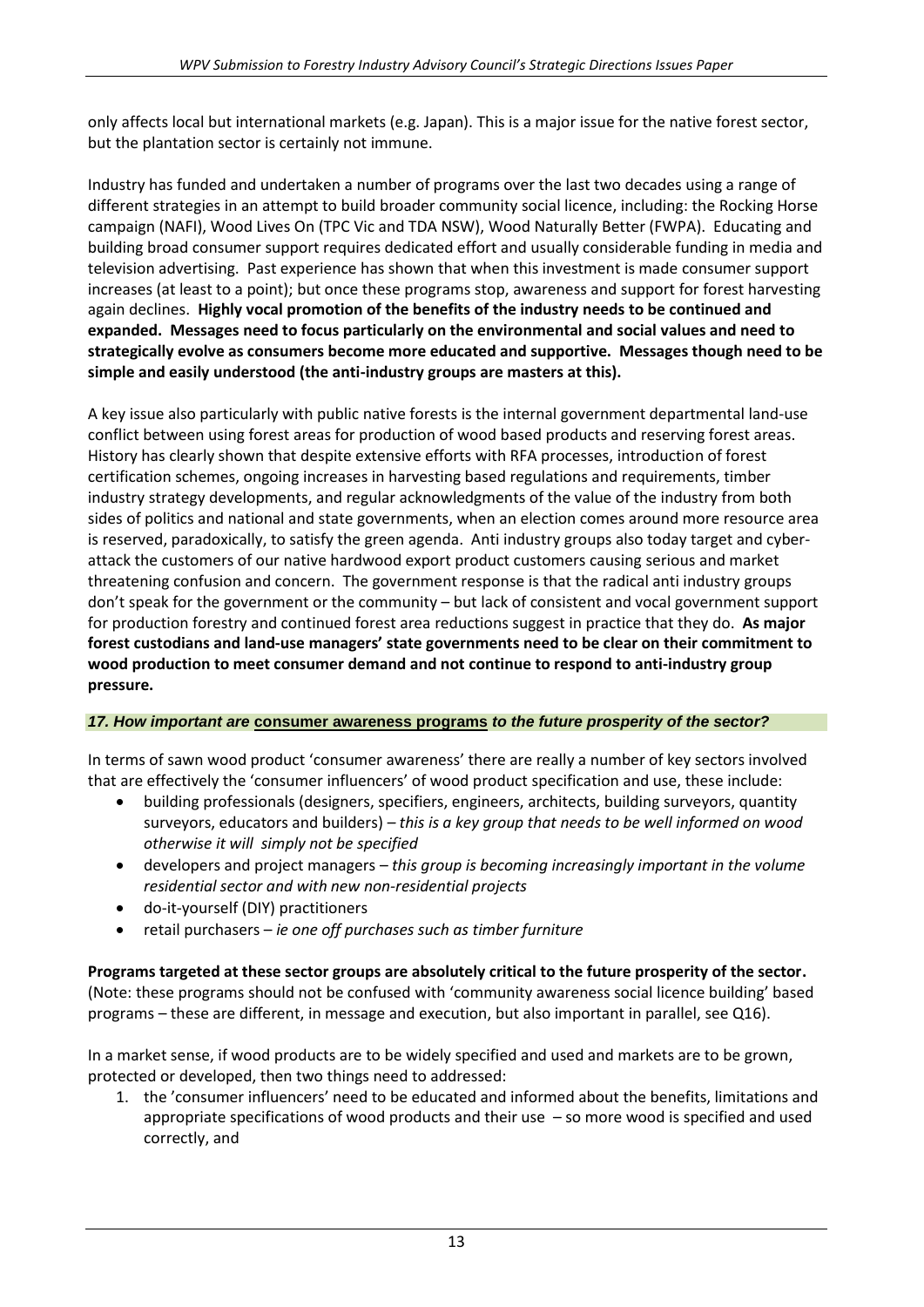2. market restricting/market growing issues need to be addressed, these include amongst other things: addressing regulatory frameworks and procurement policies, countering competitor material campaigns, and undertaking technical market development activities.

Historically, the above activities were undertaken by industry technical promotional/marketing associations, as individual companies simply cannot do some of these bigger and technically challenging activities on their own, or they are best done, as they benefit all players within the industry, in a generic and collective manner. With a strong association structure this then leaves industry companies free to focus specifically on their individual company products, ensuring they are of the appropriate quality and fit-for-purpose, this may include internal R&D and product development and definitely includes product marketing and sales. The collective industry association capacity to address the above needs is now at an all time low, many associations left are simply shells of their former past and well below critical mass<sup>1</sup>.



#### **Illustration of Critical Issues and Actions That Impact On Timber Market Size**

The figure above attempts to illustrate the different issues and actions that impact upon the actual overall market for timber products, which can effectively decrease in size (or grow) due to issues which are

1

<sup>1</sup> *In the early 1990's to the mid 2000's the industry association capacity was strong and well coordinated and great amount of market development work was delivered on behalf of industry through the National Market Development group (NMDG), effectively a federation of the national and state industry technical promotional associations. Over the last decade and a half as industry has endured the broader financial and resource access challenges, funding for these organisations has dramatically reduced, as has the association human resource capacity (in 2002 there were effectively 60 full time equivalent generic industry technical promotional staff throughout Australia, in 2015 there are currently around 6 remaining and some of these soon to retire). This issue needs to be addressed.*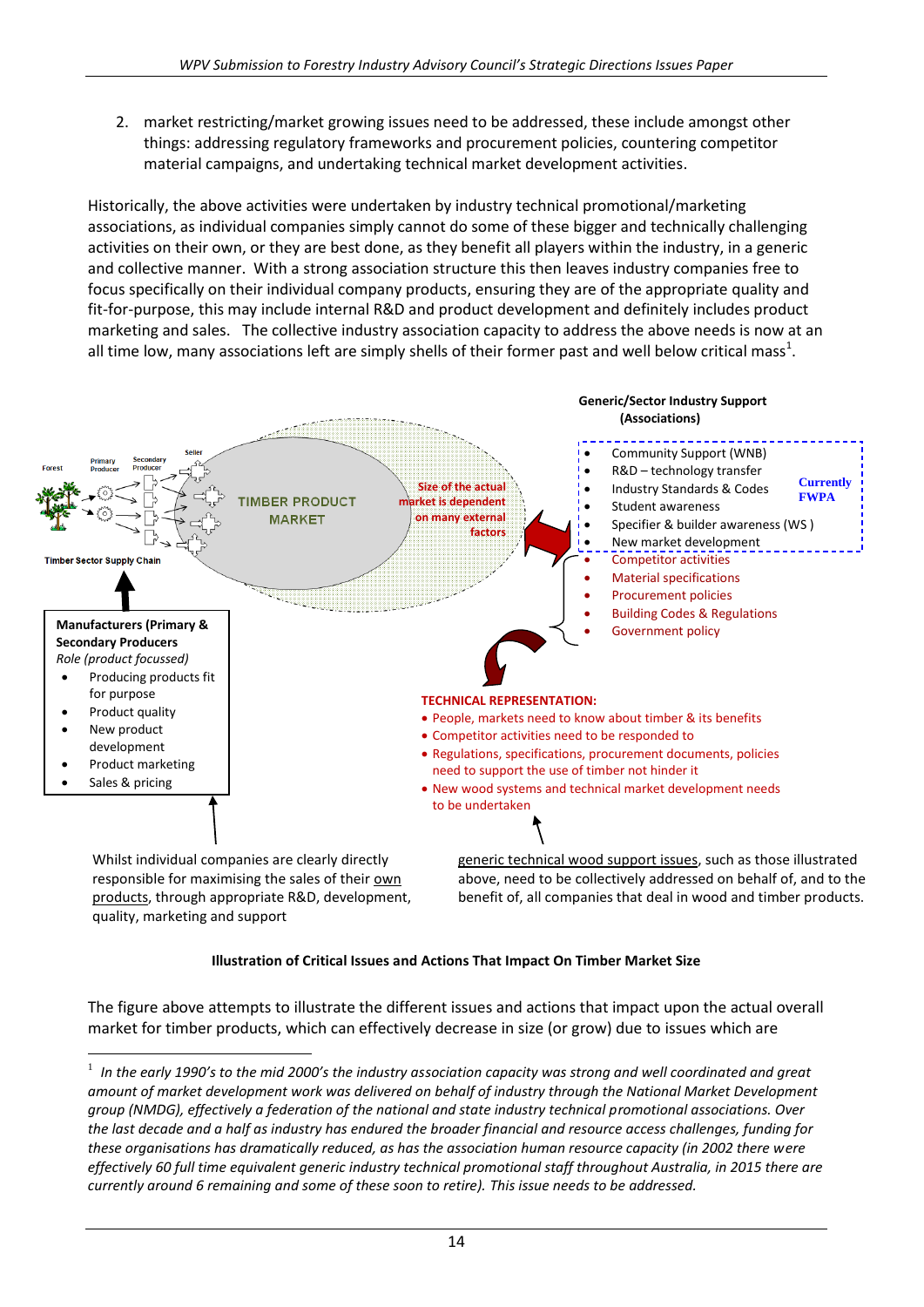predominately outside the control of individual companies. These issues are better addressed in a collective fashion through industry associations on behalf of all industry members.

Forest & Wood Products Australia (FWPA), within a very limited budget, addresses some of the generic industry needs including facilitating R&D through external providers, delivering the national wood consumer promotion program (Wood Naturally Better), managing both a standards & codes and statistics & economics programs, and delivering a specific (but limited compared with similar overseas initiatives) awareness program for building professionals and specifiers, WoodSolutions. The current WoodSolutions program involves: delivering a detailed on-line website of wood based information, sponsoring of professional associations, developing technical design guides and providing workshops and in-house timber tutorials on a number of specific timber topics.

The current WoodSolutions program whilst very valuable is however quite limited in scope. Greater cut through it is recognised could be achieved through expansion of the program, to one similar to the US and Canadian *'WoodWorks'* program, which includes employing knowledgeable timber technical representatives to pro-actively build relationships with developers and designers providing the opportunity to get wood products considered as the key structural and appearance products at the concept phase of a new buildings design, and therefore dramatically increasing the chances of them being utilised in the final build; this will be particularly important if the industry's activities are successful in having the National Construction Code modified to allow timber construction up to 25m effective height under the deemed to satisfy provisions for apartments, hotels and office buildings.

FWPA has suggested as part of its future business case the proposal for a *WoodSolutions Technical Wood*  Support Program (TWSP)<sup>2</sup> consisting of

- a national team of ten to twelve experienced technical building design professionals (e.g. structural engineers, architects, construction managers) based out of regional offices throughout Australia;
- to provide wood related inspiration, technical advice, education and support to practicing building professionals;
- resulting in maintaining current wood markets and an increased wood specification in new commercial, institutional and multi-residential projects.

The aim is to provide the technical support capacity to:

- protect existing markets (new residential and alterations & additions) each 1% market loss is a loss of \$34M, and
- grow new market opportunities in the multi-residential and commercial sectors each 1% market share gain is estimated to be around \$50M

Whilst a national program is ultimately envisaged and desired, it has been proposed that a three year pilot program be trialled to test the concept utilising four experienced building design and building professionals based out of Victoria in this first phase. The Wood Products Victoria Board has committed to participation in this trial and has agreed that if the program was to be supported by industry to withdraw its technical representation exposure in favour of the WoodSolutions program, provide access to its technical 'staff' and provide some seed-funding to the overall program. At this stage it is envisaged that this TWSP pilot project would not form part of FWPA's current agreed project delivery plan under its currently approved investment plans but would be an 'industry based project' with contributing stakeholder funding administered through the new FWPA/Federal Government funding arrangement to allow leverage of the matching government dollars (1 to 1) against industry funds (due to be available in 2015/16 financial year). Industry stakeholders will be invited to participate and they will be the exclusive beneficiaries of activities, outputs and new market leads generated out of the project. **This proposed** *WoodSolutions Technical* 

<sup>1</sup> <sup>2</sup> Described under the FWPA *Business Case for Future FWPA Investments 2013-2018*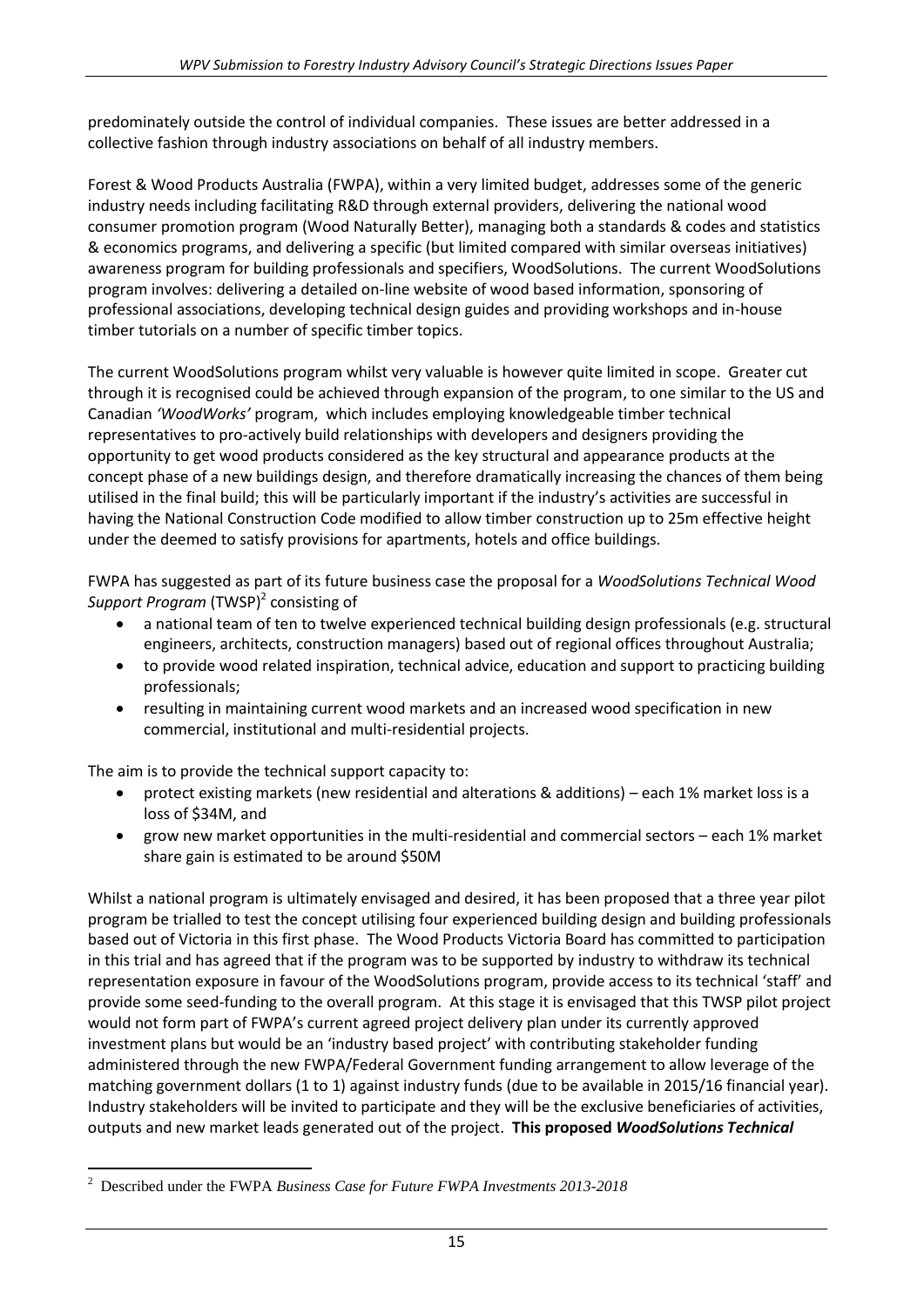*Wood Support Program* **will be critically important for the future prosperity of the wood products sector and should be viewed as a high priority for implementation.**

#### *18. Can forest certification be better leveraged to achieve stronger demand and better prices for Australian forest products and, if so, how?*

Certification assists in addressing concerns of wood legality and legitimacy and it is particularly beneficial in assisting industry in demonstrating responsible practices. Expectation of 'forest certification' today in Australia is pretty much a given and the bulk of wood products produced in Australia come from certified forests (not so the case with imported products). There is however a far lower expectation around the need for full 'chain of custody '(CoC) certification particularly for Australian produced wood products. The fact is that CoC certification is not a demand requirement at present from most consumers and as is not currently a major influencer of specification or purchase behaviour. It is thought to be unlikely that forest or CoC certification will be able to be leveraged for better prices. Rather forest certification will more become a basic level of expectation for wood based products. It will therefore become more of an issue in the future for imported products in efforts to protect against illegal timber imports. Some procurement focussed schemes such as the Green Building Council of Australia GreenStar program will continue to require CoC certification however it is felt unlikely for most products that this will offer opportunities for better prices rather more opportunity for product specification preference.

# **Further information or contact**

For further information or discussion on issues raised in this submission please contact:

**Dr Alastair Woodard General Manager Wood Products Victoria Email: woodard@tpcsolutions.com.au**  personal contact details